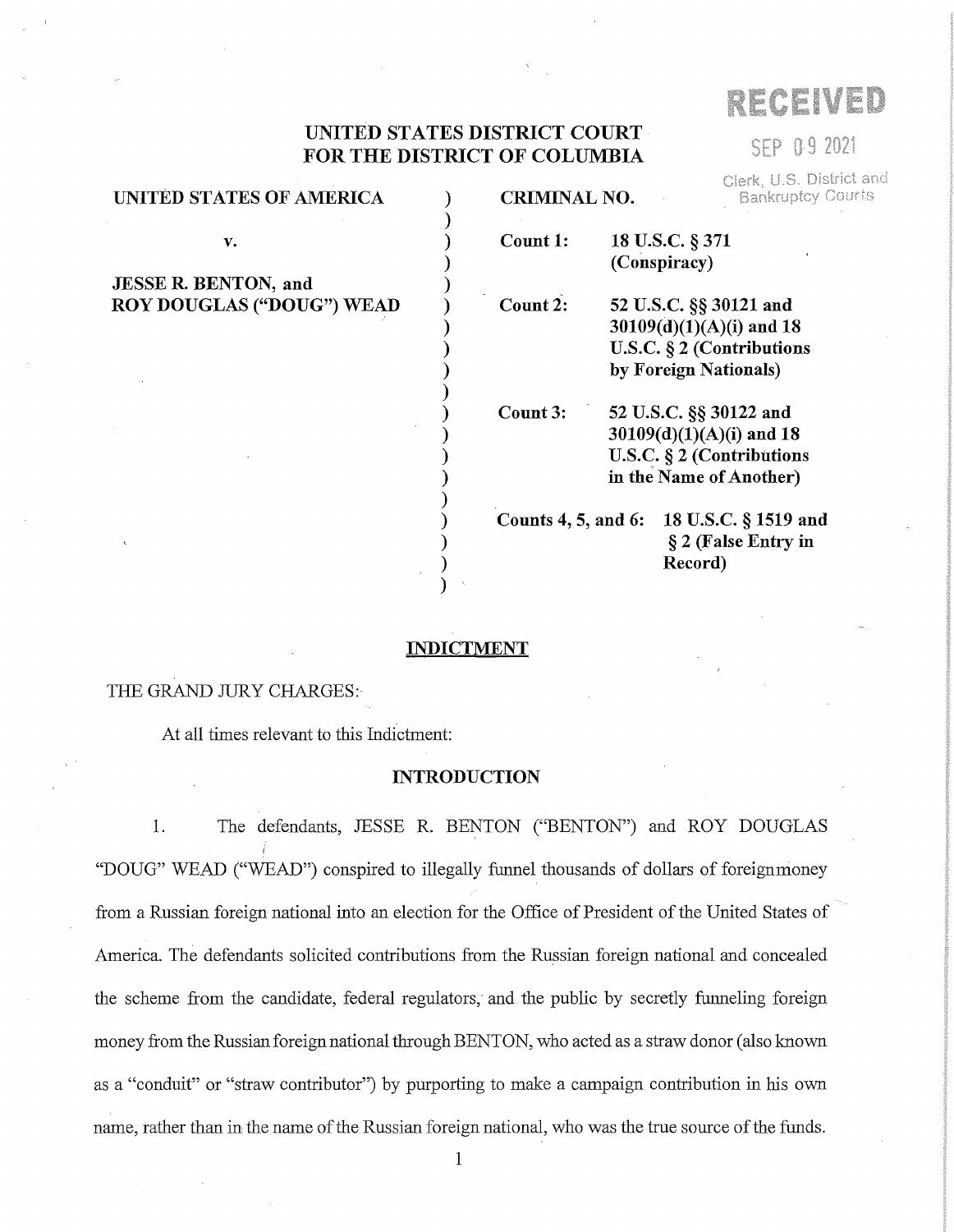The defendants concealed the conspiracy by causing false entries to be made in reports submitted to the Federal Election Commission ("FEC").

#### **THE ELECTION ACT**

2. In the Federal Election Campaign Act of 1971, as amended, Title 52, United States Code, Sections 30101, et seq. ("Election Act") (formerly Title 2, United States Code, Sections 431, et seq.), Congress prohibited certain financial influences on the election of candidates for federal office, including the Office of President of the United States of America.

3. To prevent the influence offoreign nationals on federal elections, the Election Act prohibits foreign nationals, directly or indirectly, from making any contributions in connection with federal elections. The Election Act also prohibits any person from soliciting a contribution or donation from a foreign national.

4. To prevent individuals from circumventing the Election Act, and to enable the detection of attempts to circumvent it, the Election Act prohibits a person from making a contribution in the name of another person, including giving funds to a straw donor for the purpose of having the straw donor pass the funds on to a federal candidate or to a candidate's federal campaign committee or joint fundraising committee, or to a national political party committee, and using the straw donor's name as if he/she were making the contribution, thereby concealing the true source of the money. The Election Act also prohibits any person from knowingly permitting } his or her name to be used to effect the contribution of another.

5. The FEC is an agency and department of the United States with jurisdiction to enforce the limits and prohibitions of the Election Act, in part by requiring candidates, joint fundraising committees, and national party committees to file regular reports listing the sources and amounts of contributions they receive, as well as certain expenditures. To deter abuses of the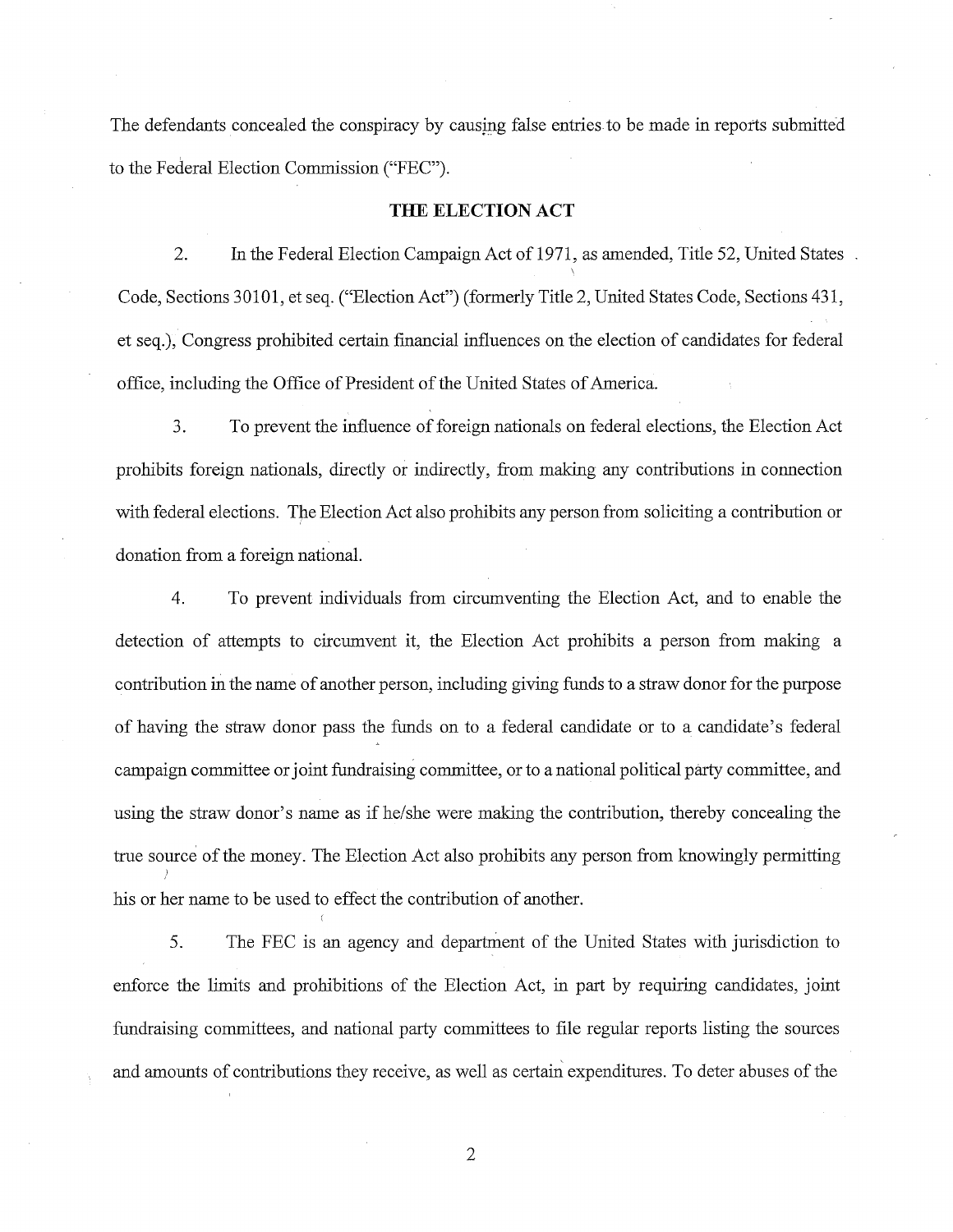Election Act and thus instill public confidence in the election process against corruption and the appearance of corruption, the Election Act requires the FEC to publish the reports that it receives so that all of the candidates, the public, and law enforcement may see the specific information about the amounts and sources of political contributions and expenditures involving federal candidates and registered political committees.

6. Pursuant to the Election Act, Congress requires registered political committees, including Political Committee A, Political Committee B, and Political Committee C, to file periodic reports to the FEC of receipts and disbursements, identifying, among other things, the name and address of each person who made a contribution to such a committee during the relevant reporting period whose contribution or contributions had an aggregate amount of value in excess of \$200 within an election cycle, together with the date and the amount of any such contribution.

7. In 2016 and at all relevant times, the Election Act prohibited the solicitation, acceptance, or receipt of a contribution by a foreign national. This prohibition encompassed any foreign national contribution to any political committee, including joint fundraising committees, party committees, and candidate committees.

8. In 2016 and at all relevant times, the Election Act prohibited the making of a contribution in the name of another person, knowingly permitting one's name to be used to effect the contribution of another, and knowingly accepting a contribution made in the name of another. This prohibition applied to all contributions, including those made to joint fundraising committees, national political party committees, and candidate committees.

#### **RELEVANT INDIVIDUALS AND ENTITIES**

9. Defendant JESSE R. BENTON was an experienced political operative who resided in the United States. BENTON owned and served as the manager of Company A. BENTON previously worked as campaign manager for two campaigns for United States Senate and one campaign for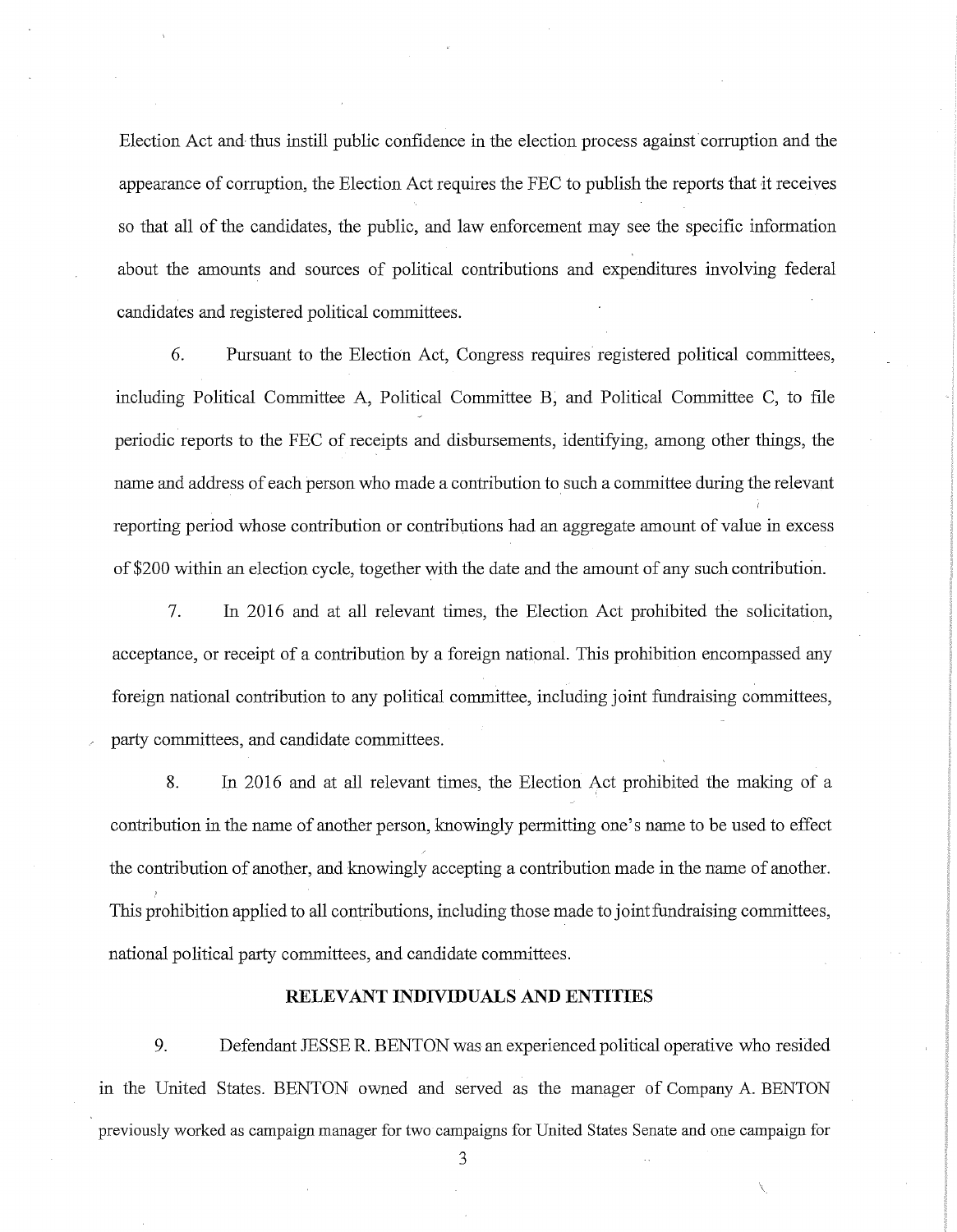President. BENTON also worked for several independent- expenditure-only political committees, or Super PACs.

10. Defendant ROY DOUGLAS "DOUG" WEAD resided in the United States and served as the president of Company B. WEAD worked as a senior advisor on multiple presidential campaigns. According to FEC records, WEAD was a candidate for Congress in 1992 and was the authorizing candidate for the "Doug Wead for Congress Committee," which was an active political committee from 1992 until approximately January 2000. In late 2016, WEAD was writing a book that discussed the strategies of two presidential campaigns. The book was published on or about February 28, 2017.

11. Foreign National 1 was a Russian foreign national and business associate ofWEAD living outside the United States. Foreign National 1 had never applied for, nor obtained, United States citizenship or lawful permanent residence status in the United States. As a result, Foreign National 1 was a "foreign national," who was prohibited from making donations and contributions - directly or indirectly - in support of any candidate for elective office in the United States.

12. Foreign National 2 was a Ukrainian foreign national living outside the United States. Foreign National 2 worked as a Russian/English translator for WEAD, and facilitated communications between WEAD and Foreign National 1.

13. Political Candidate 1 was a candidate for the Office of President of the United States in the 2016 election cycle.

14. Political Committee  $\overline{A}$  was registered with the FEC as the principal campaign committee for Political Candidate 1. Political Committee A received campaign contributions for the election of Political Candidate 1.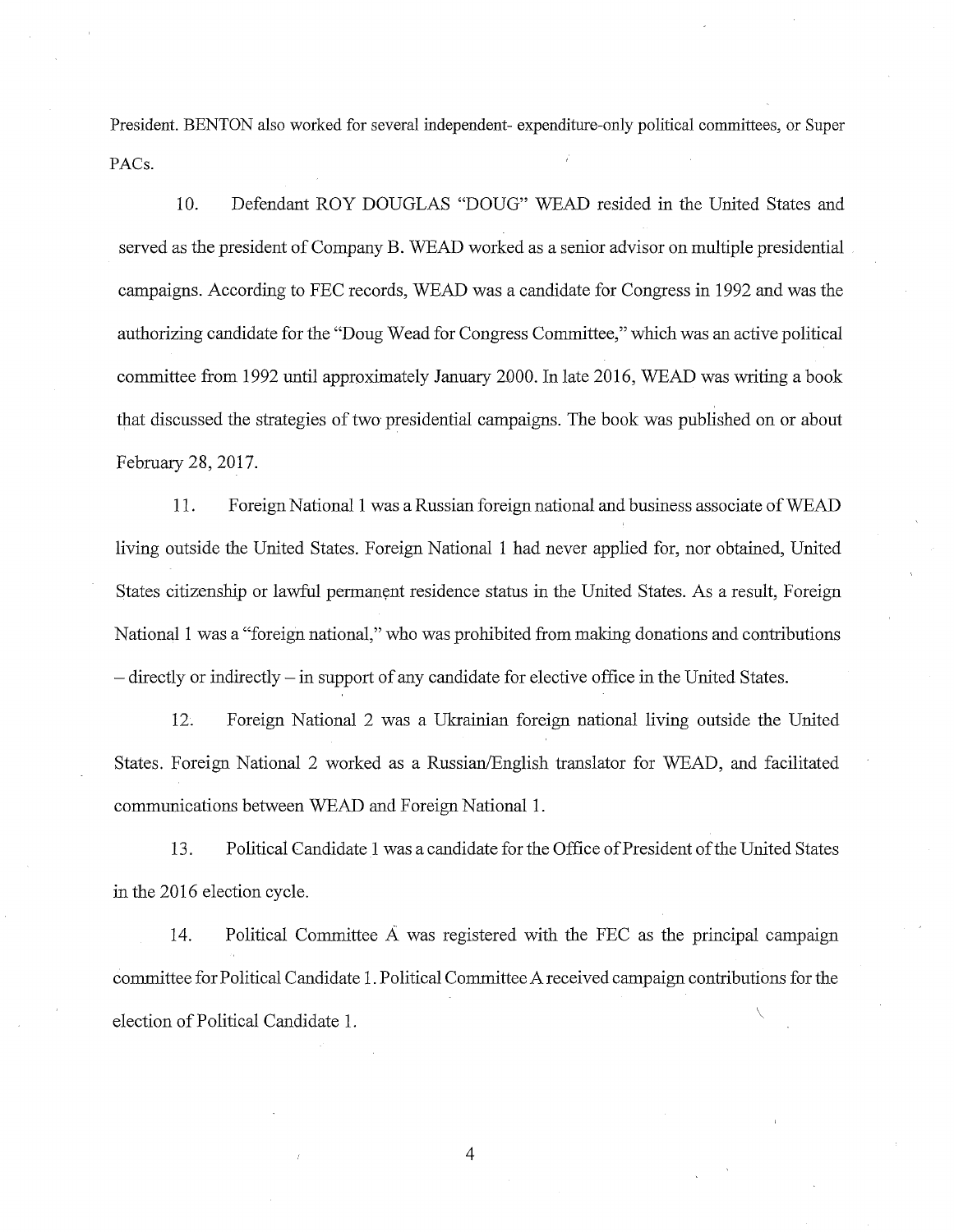15. Political Committee B was the governing body for Political Candidate l's political party. It was registered with the FEC as a national party committee. Political Committee B received campaign contributions in support of the election of Political Candidate 1. Political Committee B is headquartered in Washington, D.C.

16. Political Committee C was registered with the FEC as a joint fundraising committee. As a joint fundraising committee, Political Committee C, at all relevant times, was comprised of Political Committee A, Political Committee B, and other organizations supporting Political Candidate 1's political party in various states. Additionally, as a joint fundraising committee, Political Committee C's sole purpose was to raise money and then distribute that money to constituent candidates and organizations, including Political Committee A and Political Committee B. Political Committee C received campaign contributions for the election of Political Candidate 1. According to fundraising materials, Political Committee C accepted and received contributions at an address in Washington, D.C.

17. Company A was a political consulting firm owned by BENTON.

18. Company'B was a non-profit organization co-founded by WEAD.

# **. COUNT ONE 18 u.s.c. §371 (Conspiracy)**

19. Paragraphs 1 through 18 are realleged and incorporated herein by reference.

20. From in or about September 2016 to at least July 2017, in the District ofColumbia and elsewhere, the defendants **JESSE R. BENTON** and **ROY DOUGLAS ·"DOUG" WEAD,**  knowingly conspired with each other and with others known and unknown to the Grand Jury to:

 $\setminus$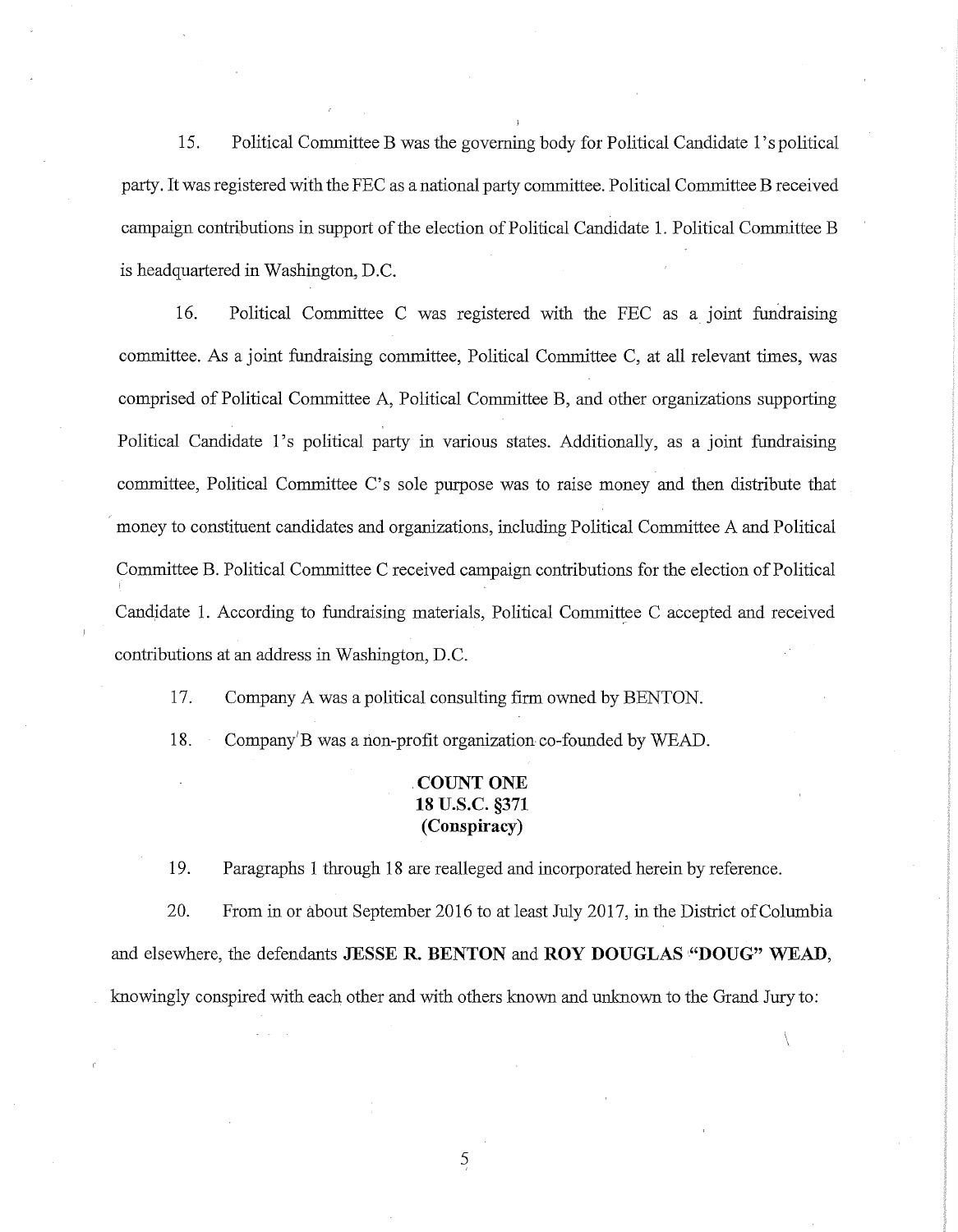a. Knowingly and willfully solicit and cause foreign national contributions, aggregating to \$25,000 in a calendar year in violation of Title 52, United States Code, Sections 30121 and 30109(d)(1)(A)(i).

b. Knowingly and willfully permit BENTON's name to be used to effect a contribution by another person, aggregating to \$25,000 in a calendar year in violation of Title 52, United States Code, Sections  $30122$  and  $30109(d)(1)(A)(i)$ .

c. Knowingly cause the concealment, covering up, falsifying, and making of false entries in records, documents, and tangible objects with the intent to impede, obstruct, and influence, and in relation to and contemplation of, the investigation and proper administration of matters within the jurisdiction of departments and agencies of the United States in violation of Title 18, United States Code, Section 1519 and Section 2.

#### **Purposes of the Conspiracy**

21. It was a purpose of the conspiracy for WEAD and BENTON to personally profit by facilitating an unlawful campaign contribution from Foreign National 1, through BENTON, to Political Committee A, Political Committee B, and Political Committee C, in order to arrange a meeting and a photo opportunity for Foreign National 1 with Political Candidate 1, all while concealing from Political Committee A, Political Committee B, Political Committee C, the FEC, the public, and law enforcement the true source of the money.

22. It was a further purpose of the conspiracy for WEAD and BENTON to cause Political Committee A, Political Committee B, and Political Committee C to unwittingly file false campaign finance reports concealing the unlawful campaign contributions from the FEC and the public by falsely stating that the contributions were made by BENTON, when in reality the contributions were made by Foreign National 1.

6-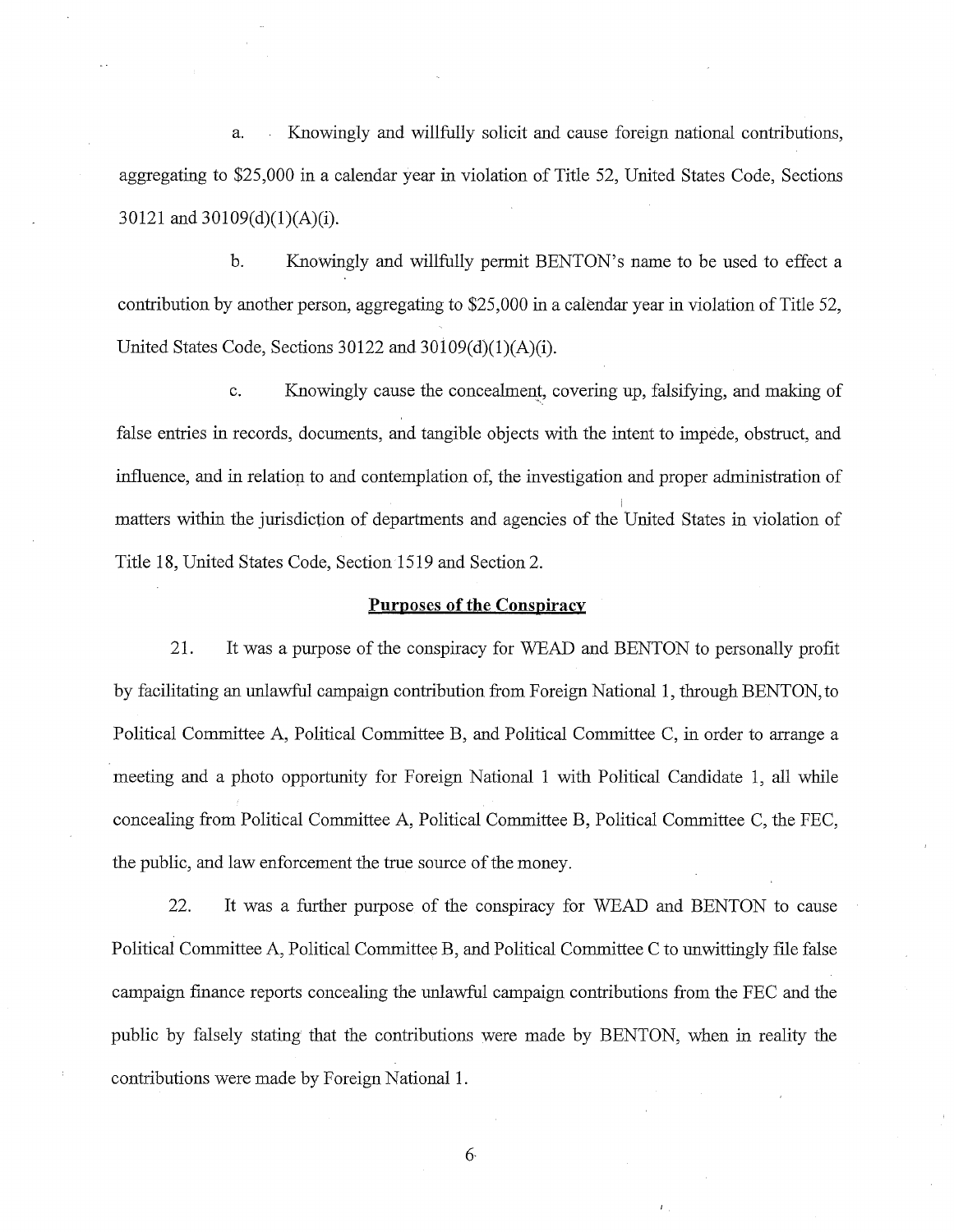23. It was a further purpose of the conspiracy to conceal the co-conspirators' unlawful activity.

## **Manner and Means of the Conspiracy**

24. The manner and means by which BENTON and WEAD carried out the conspiracy included, but were not limited to, the following:

25. To obtain money from Foreign National 1, WEAD facilitated Foreign National 1's international travel to the United States and told Foreign National **1** he could meet a celebrity. To facilitate Foreign National 1's attendance at a political fundraising event, where Foreign National 1 could meet and have a picture taken with Political Candidate 1, WEAD and BENTON solicited, an illegal contribution from Foreign National 1 and caused the contribution to be made to Political Committees A, B, and C. To conceal the true s'ource of Foreign National 1's contribution, and to facilitate the illegal contribution, WEAD and BENTON agreed to cause Foreign National 1's contribution to be made in the name of another.

26. By concealing the true source of Foreign National 1's contribution, WEAD and BENTON caused Political Committees A, B, and C to make false entries in reports to the FEC, thereby hiding from the FEC, the political committees, and the public the fact of Foreign National 1's illegal contribution.

#### **Overt Acts**

27. In furtherance of the conspiracy and to effect its illegal objects, BENTON and WEAD committed the following overt acts, among others, in the District of Columbia and elsewhere in connection with their efforts to secretly cause Foreign National 1 to contribute to Political Committee A, Political Committee B, and Political Committee C.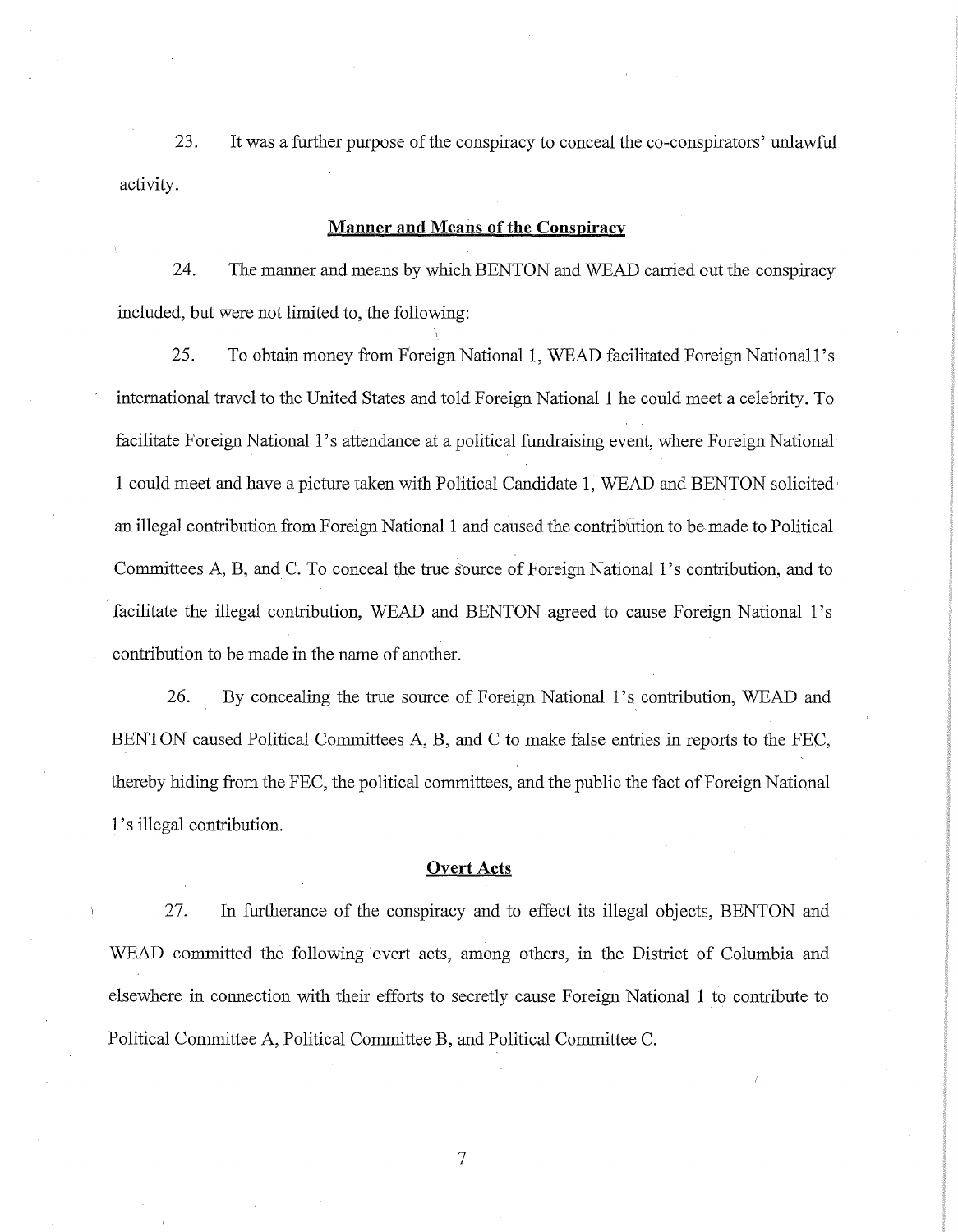# I. WEAD and BENTON solicit and obtain \$100,000 from Foreign National 1 to meet with Political Candidate 1 and Create a Fake Invoice to Disguise the True Purpose of the Money

28. On or about September 11, 2016, WEAD emailed Foreign National 2 suggesting that Foreign National 1 could meet Political Candidate 1 during Foreign National 1'strip to the United States.

29. On or about September 12, 2016, WEAD and BENTON spoke twice on their cell phones for a total of approximately eight minutes.

30. On or about September 13, 2016, Foreign National 2 emailed WEAD: "Doug, is there any news about [Political Candidate I]?" WEAD then responded to Foreign National 2: "My Source says yes it will happen but no details yet."

31. On or about September 13, 2016, BENTON emailed Political Committee B:

I have a friend who spends most of his time in the Caribbean (must be nice right?), who has caught the [Political Candidate 1] bug in a big way. [H]e wants to fly in for an event, hopefully near NY or DC, where he can attend a funder and get a photo. The $\Box$  photo is important to him. Is there anyway you might share a list of events where a photo might be possible? Ideally, he'd like to come between  $9/21$ and 9/27 if at all possible.

32. On or about September 13, 2016, BENTON emailed Political Committee B and asked: "What would be the minimum giving level to be able to participate in a photoline at e[i]ther Greenwich  $(9/21)$ , Philly  $(9/22)$  or NYC  $(9/29)$ ? (not that that is all he'll give, but he'll ask me)" and "How do I RSVP when he has selected his event?"

33. On or about September 13, 2016, BENTON emailed Political Committee B and asked, "Is there a photo op in Philly or no?"

34. On or about September 13, 2016, BENTON and WEAD spoke via cell phone for 5 approximately seven minutes.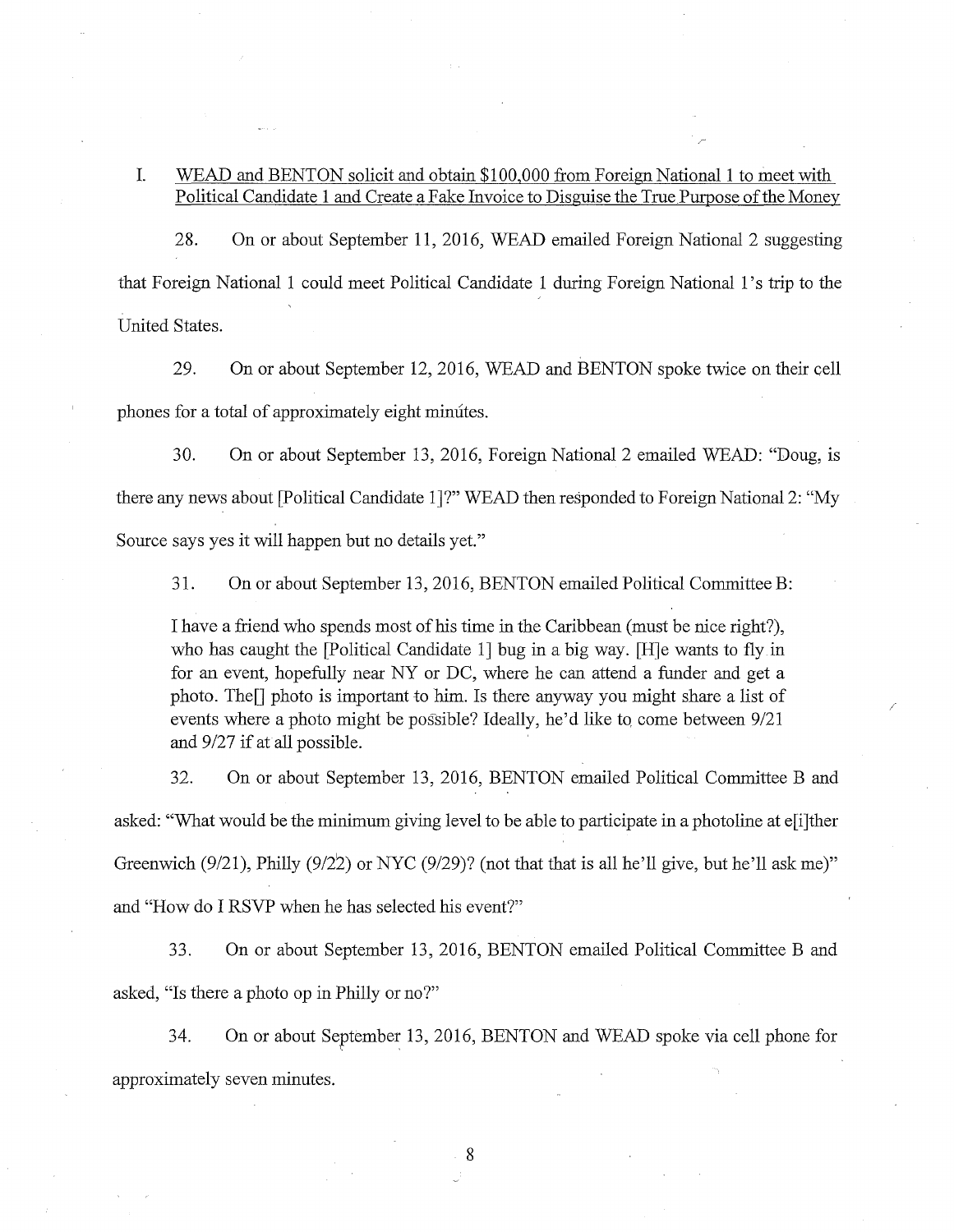35. On or about September 14, 2016, Foreign National 2 emailed WEAD: "I've talked to [Foreign National 1]. He is happy to wire his donation... He asks for info where to send his donation." WEAD replied, "thank you so much. [W]e want to do this correctly."

36. On or about September 14, 2016, BENTON emailed Political CommitteeB: "We'd like to do the Philly event on 9/22 if possible[.]"

37. Onor about September 14, 2016, BENTON had a call with an individual at Political Committee B, who was one of the organizers of the Philadelphia, Pennsylvania fundraising event.

38. On or about September 14, 2016, BENTON received an email from Political Committee B with an invitation to a Political Committee C "roundtable" event with Political Candidate 1 in Philadelphia, Pennsylvania. The invitation had three levels of giving: \$100,000 to be a "Roundtable Host Committee," \$50,000 to be a "Roundtable Sponsor," and a minimum contribution of \$25,000 to be a "Roundtable Attendee." The invitation-contained the language: "Contributions to [Political Committee CJ are not tax deductible and wiU be used in connection with federal elections. Federal law requires us to use best efforts to collect and report contributors' names, mailing addresses, occupations, and employers." The invitation also provided the following information: "Contributions from individuals (multicandidate PACs in parentheses) shall be allocated sequentially to the following formula: \$2,700 (\$5,000) to [Political Committee A]; \$33,400 (\$15,000) to [Political Committee BJ[.]" On or about September 14, 2016, shortly after receiving the invitation *to* the Political Committee C fundraiser, BENTON called WEAD's cell phone and they spoke for approximately ten minutes.

39. On or about September 15, 2016, BENTON emailed Political Committee B, cc'ing a consultant working for Political Committee B and Political Committee C, writing: "If I may ask one more question, my friend is a little high maintenance and wanted *to* have his body gal in the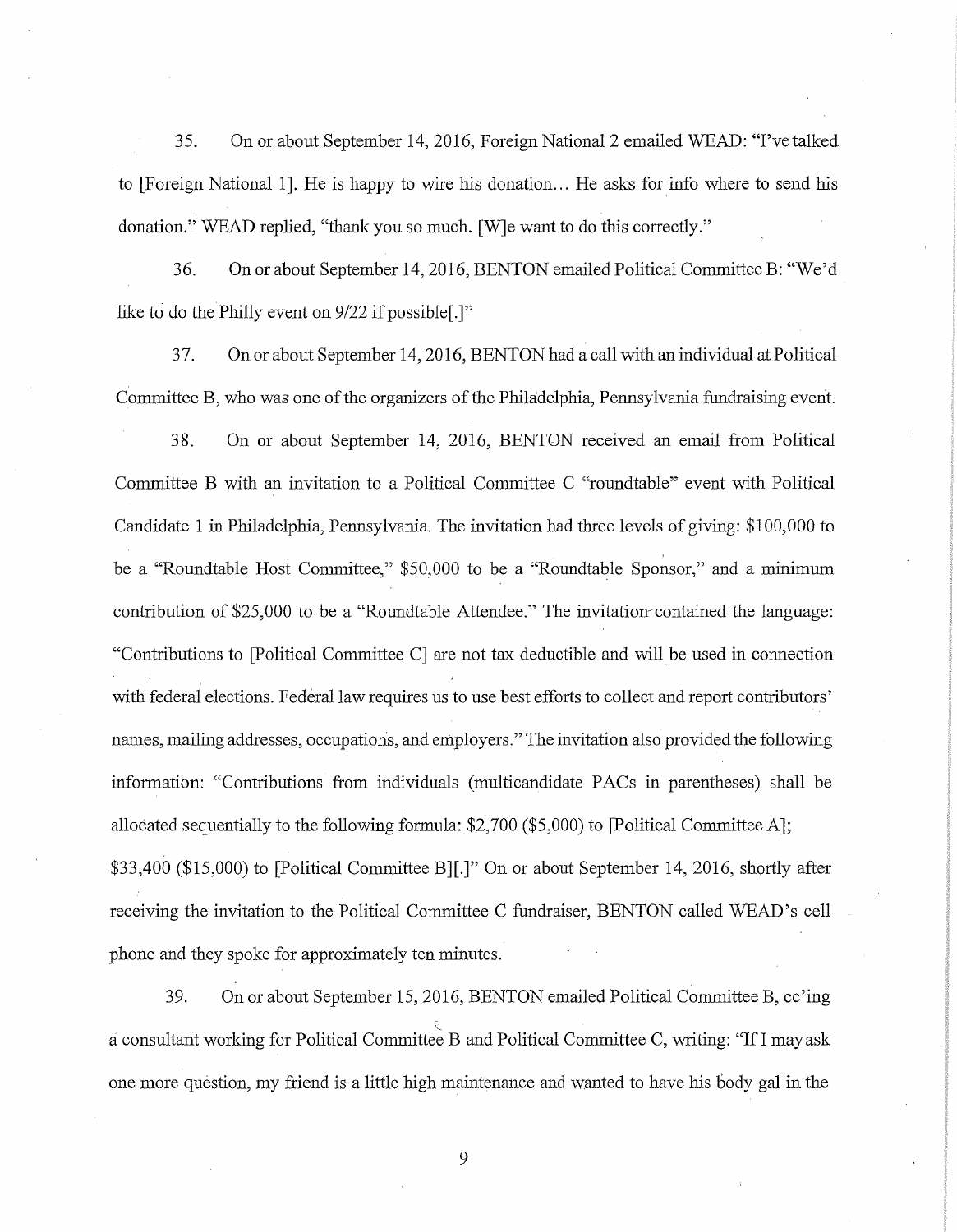room for the private briefing. Is that ok, or would she need to have a full 25K ticket? I was hoping maybe just to pay 10k for her?"

40. On or about September 15, 2016, through on or about September 19, 2016, WEAD and BENTON made efforts to hide the true purpose of the \$100,000 from Foreign National 1 by creating a fake invoice:

a. On or about September 15, 2016, BENTON emailed WEAD his banking information with the subject "Wire info for consulting services<sup>"</sup>" and wrote: "I'll get an invoice whenever appropriate." WEAD then forwarded the information to Foreign National 2, writing: "This is the banking info for sending the wire. My understanding is that it is for consulting services. Your team will be able to meet with these folks when you get here... Do you need an invoice?" Later that day, Foreign National 2 replied, asking for an invoice, indicating that it would be easier to wire the money. WEAD then forwarded Foreign National 2's email to BENTON, asking him for an invoice. On or about the same day, BENTON responded to WEAD: "Of course! But who should be invoiced?" WEAD then forwarded BENTON's email to Foreign National 2, asking for the "[n]ame, address, etc." of who should be invoiced.

b. On or about September 16, 2016, WEAD emailed Foreign National 2, "Perhaps I am misunderstanding you. I thought you said that [Foreign National 1], would not be wiring any money. But whomever wires the money needs to have an invoice. So to whom do they send the invoice? What is the name of the person or company or bank that needs an invoice?"

c. On or about September 16, 2016, WEAD called BENTON's cell phone and the caH lasted approximately three and a halfminutes. Shortly after, WEAD sent an email to BENTON and Foreign National 2 documenting their cover story, explaining that "the plan" was to have Company B's "mission picked up and spread across the [Commonwealth of Independent States]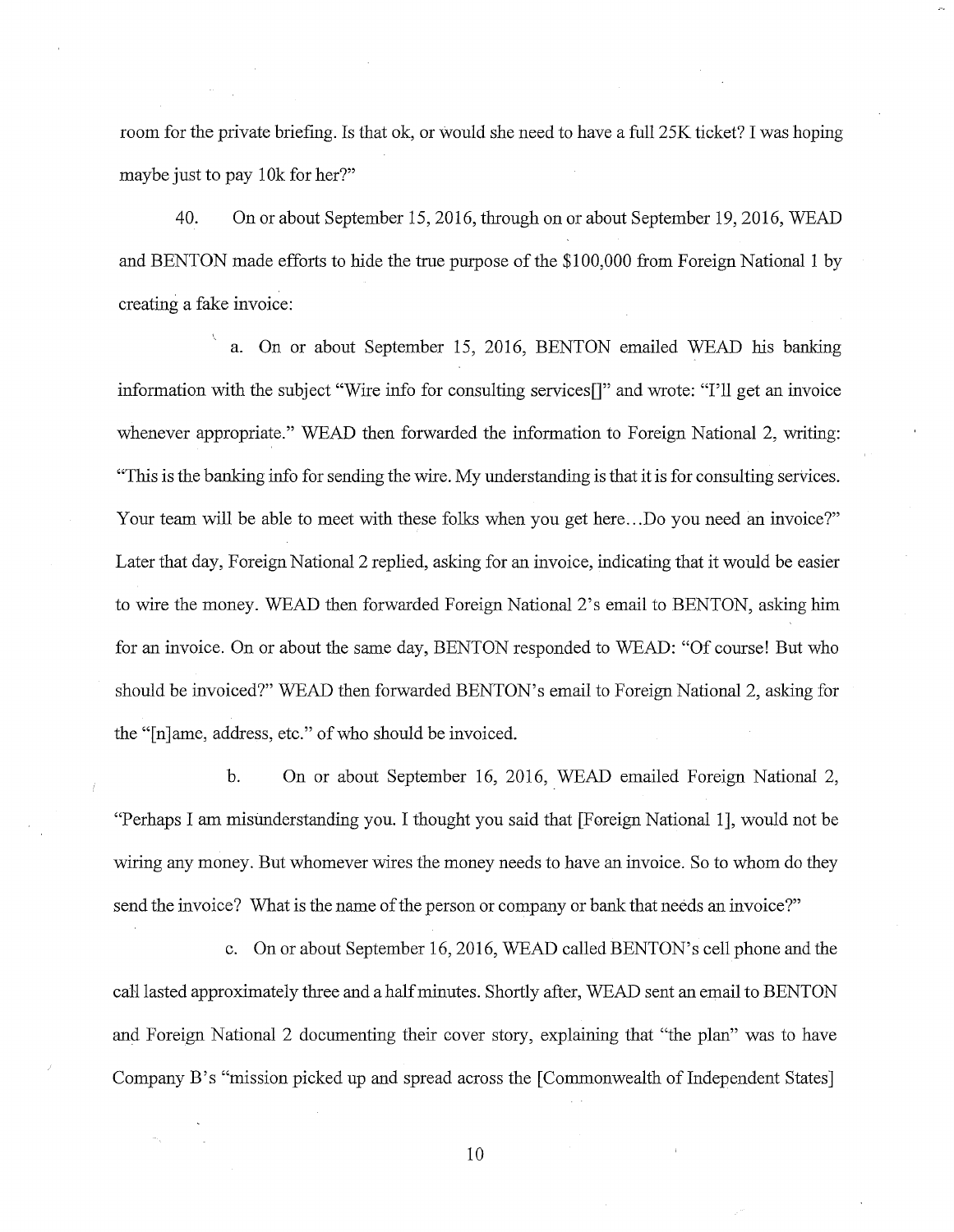.... '[Foreign National 1] has the vision to make this work ... He is willing to hire consultants here who can help him. And he is willing to donate to charities and NGO's [sic] in the USA who would participate with such a program over there." WEAD then instructed BENTON to send Foreign National 1 an invoice for "consulting work."

d. On or about September 19, 2016, before BENTON sent Foreign National 1 an invoice, Company A received a \$49,000 wire from a bank account belonging to Foreign National 1 based in Vienna, Austria. On or about September 19, 2016, WEAD emailed BENTON, "Jesse, it wouldn't hurt to send the invoice anyway so they have it on his end."

e. On or about September 19, 2016, after Foreign National 1 wired the first set of funds, BENTON sent an invoice to Foreign National 1 for "Consulting Services [Company BJ Dinner." The amount on the invoice was \$100,000 and it included wiring instructions.

II. Foreign National 1 travels to the United States, attends Political Committee C's fundraising event with WEAD, and takes a photo with Political Candidate 1

41. On or about September 20, 2016, WEAD texted BENTON at 3:03 p.m., approximately 18 minutes after Foreign National 1 arrived in the United States.

42. On or about September 21, 2016, after Company A received a total of \$100,000 in two wire transfers from a bank account belonging to Foreign National 1 based in Vienna, Austria, BENTON emailed Political Committee B and confirmed they wanted to purchase two tickets for the Political Committee C fundraising event in Philadelphia, Pennsylvania. In that same email BENTON wrote Political Committee B: "I totally overlooked your email asking for names." BENTON then told Political Committee B: "[WEAD] and a guest will attend for us."

43. On or about September 21, 2016, BENTON made hotel reservations for WEAD, Foreign National 1 and Foreign National 2 in Philadelphia, Pennsylvania for September 22, 2016.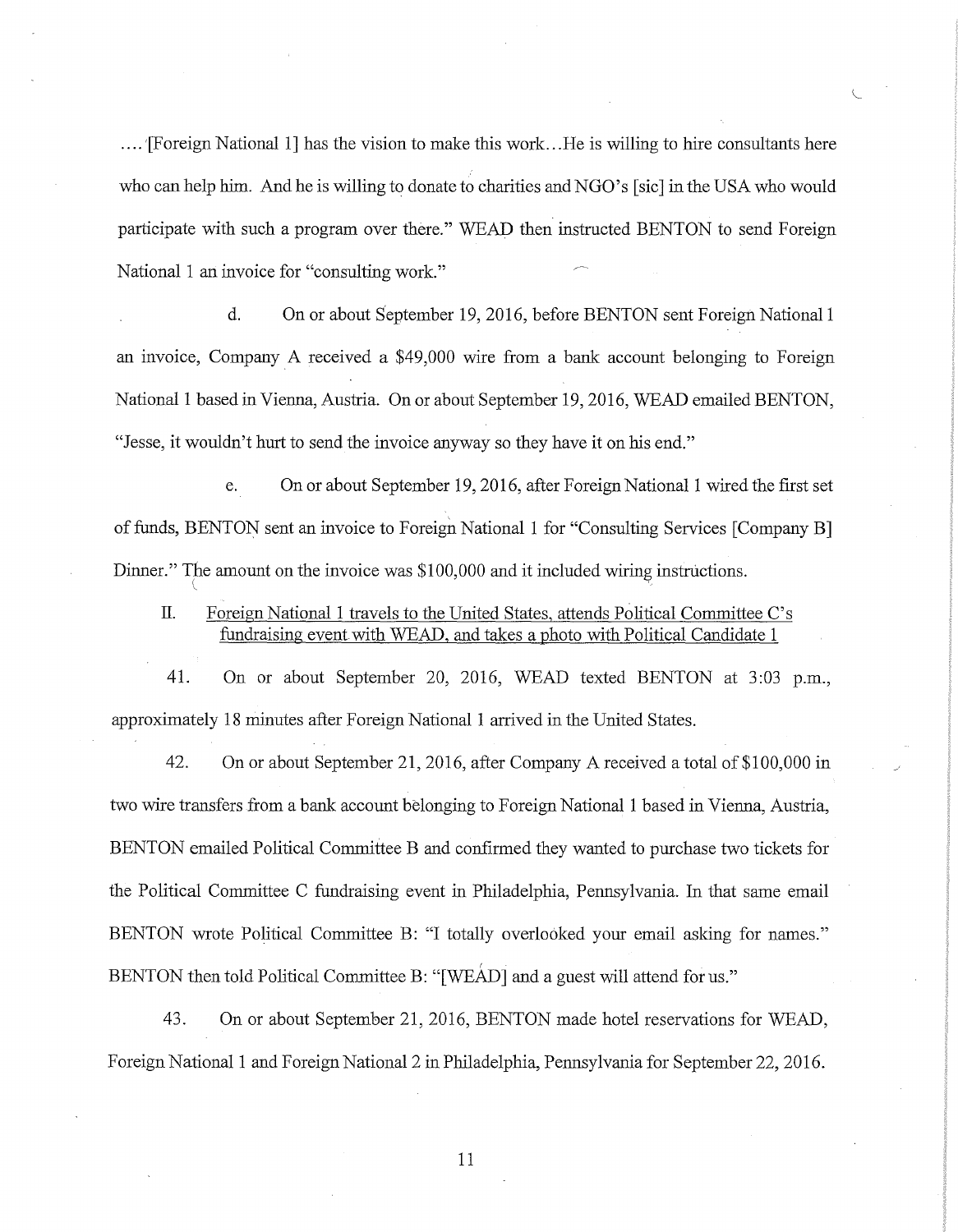44. On or about September 21, 2016, BENTON booked a car service *to* transport WEAD and two other individuals to Philadelphia, Pennsylvania on September 22, 2016.

45. On or about September 22, 2016, WEAD emailed BENTON a copy of Foreign National 1's Russian passport.

46. On or about September 22, 2016, BENTON emailed the consultant working for Political Committee B and Political Committee C and provided Foreign National 1's name.

47. Onor about September 22, 2016, WEAD, Foreign National 1, and Foreign National 2 attended the Political Committee C fundraising event in Philadelphia, Pennsylvania. WEAD took a photograph of Foreign National 1 and Political Candidate 1 with a personal camera at the event. In addition, WEAD, Foreign National 1, and Foreign National 2 had official photographs taken with Political Candidate 1.

48. Over the next few weeks, BENTON repeatedly claimed to have sent the promised funds to Political Committee C for the two tickets to the fundraising event in Philadelphia, Pennsylvania, but failed to do so.

a. On or about September 22, 2016, BENTON emailed the consultant working for Political Committee B and Political Committee C: "the check is in the mail – literally. I dropped it in the box yesterday:)."

b. On or about October 3, 2016, BENTON emailed the consultant working for Political Committee B and Political Committee C: "I really apologize. How about if I put it on a credit card and stop payment on the check? If that works, email me a link! Or, I can run and wire, but it will be tomorrow am."

c. On or about October 10, 2016, BENTON emailed the consultant working for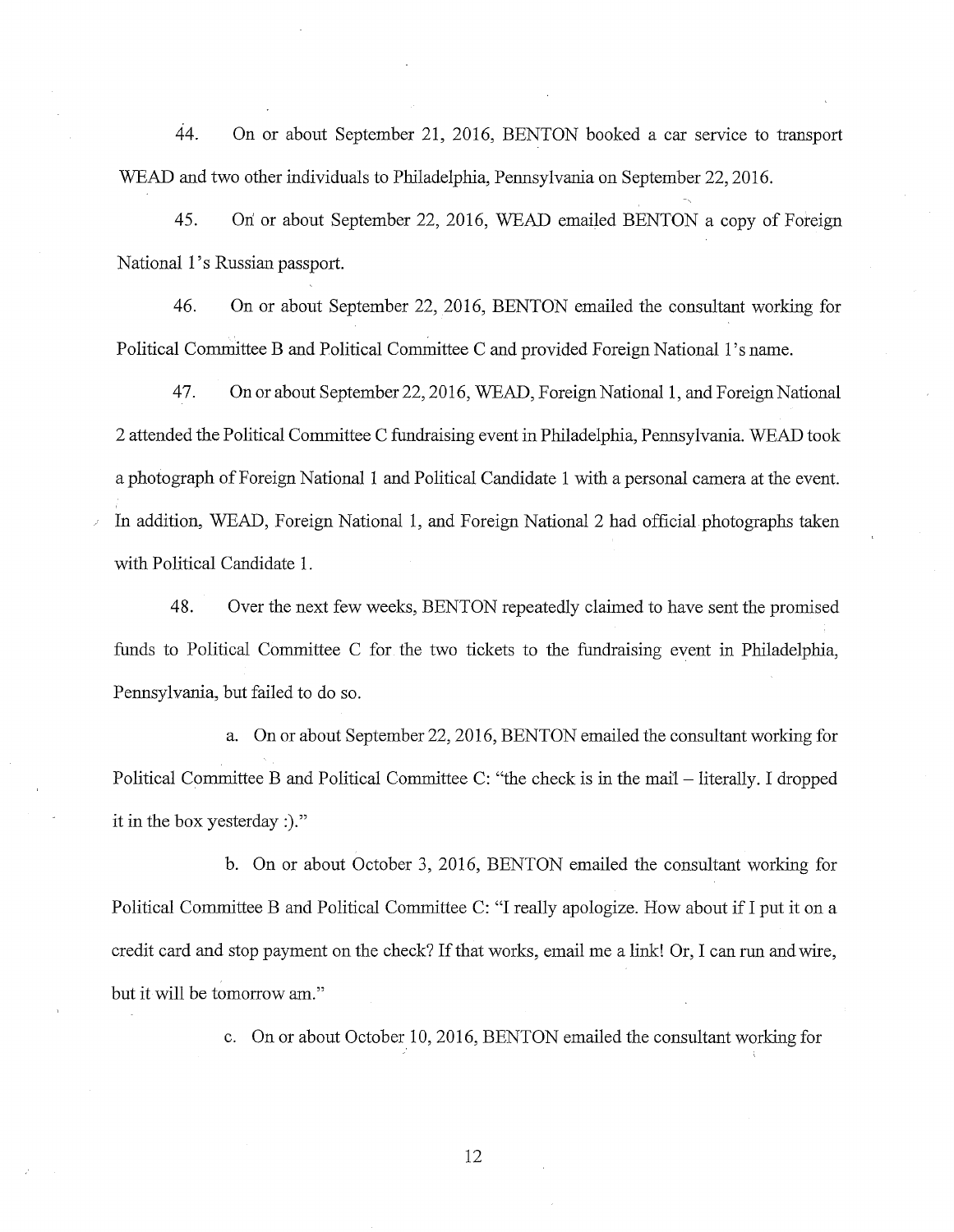Political Committee B and Political Committee C: "Hey - just making sure everything was received? Also, I know you have much bigger fish to fry, but any word when guests might receive their photos?"

d. On or about October 24, 2016, the consultant working for Political Committee B and Political Committee C emailed BENTON about the contribution for the September 22, 2016, fundraising event in Philadelphia, Pennsylvania, asking where it was and who it was from.. On or about October 24, 2016, BENTON responded to the consultant working for Political Committee B and Political Committee C, claiming that he "bought the tickets and gifted them to [WEAD] and [Foreign National 1], so the money comes from me. And, I think I brain farted and forgot to send the authorization. I will resend as soon as I am at my desk."

#### III. Conduit Contribution to Political Committee C

49. On or about October 26, 2016, BENTON emailed the consultant working for Political Committee B and Political Committee C and attached the second page of the invitation to the Philadelphia, Pennsylvania fundraising event with the credit card authorization filled out. ' On it, BENTON checked that he could not attend the event, but wanted to contribute \$25,000. In the section labeled "CONTRIBUTOR INFORMATION," BENTON provided his personal information, including his name, home address, cell phone, and e-mail address. In the section labeled "PAYMENT INFORMATION," BENTON provided his personal credit card information.

50. On or about October 26, 2016, after receiving the credit card authorization from. BENTON, the consultant working for Political Committee B and Political Committee C emailed BENTON and asked, "Is this one to be credited towards [Foreign National 1] or Doug?" BENTON then responded, "[Foreign National 1], please."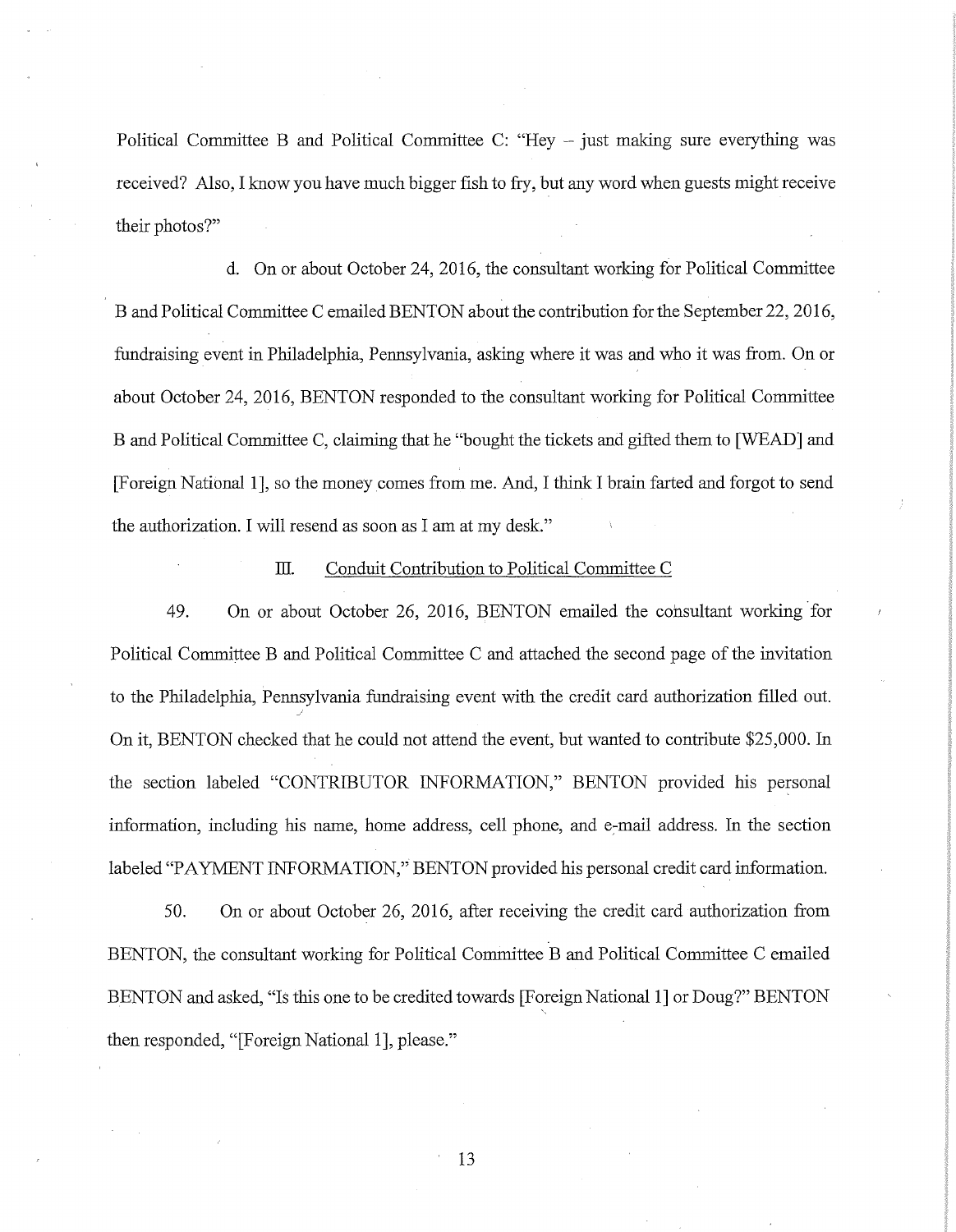51. On or about October 27, 2016, Political Committee C charged BENTON's personal credit card \$25,000. On or about October 31, 2016, BENTON paid his personal credit card with funds from the bank account for Company A that received the \$100,000 wired from Foreign National 1. BENTON retained \$75,000 of Foreign National 1's money.

## *N.* False Reports to the FEC

52. On or about December 8, 2016, BENTON and WEAD caused Political Committee B to submit an FEC Form 3X "Report of Receipts and Disbursements for Other than an Authorized Committee" to the FEC in Washington, D.C., falsely claiming that BENTON was the true source of a contribution to Political Committee B when in fact Foreign National 1 was the true source of the contribution.

53. On or about March 15, 2017, BENTON and WEAD caused Political Committee C to submit an FEC Form 3X "Report of Receipts and Disbursements for Other than an Authorized Committee" to the FEC in Washington, D.C., falsely claiming that "Jesse Bentor" (an apparent misspelling of BENTON's name) was the true source of a contribution to Political Committee C when in fact Foreign National 1 was the true source of the contribution.

54. On or about July 20, 2017, BENTON and WEAD caused Political Committee A to submit an FEC Form 3P "Report of Receipts and Disbursements by an Authorized Committee of a Candidate for the Office of President or Vice-President" to the FEC in Washington, D.C., falsely claiming that "Jesse Bentor" (an apparent misspelling of BENTON's name) was the true source of a contribution to Political Committee A when in fact Foreign National 1 was the true source ofthe contribution.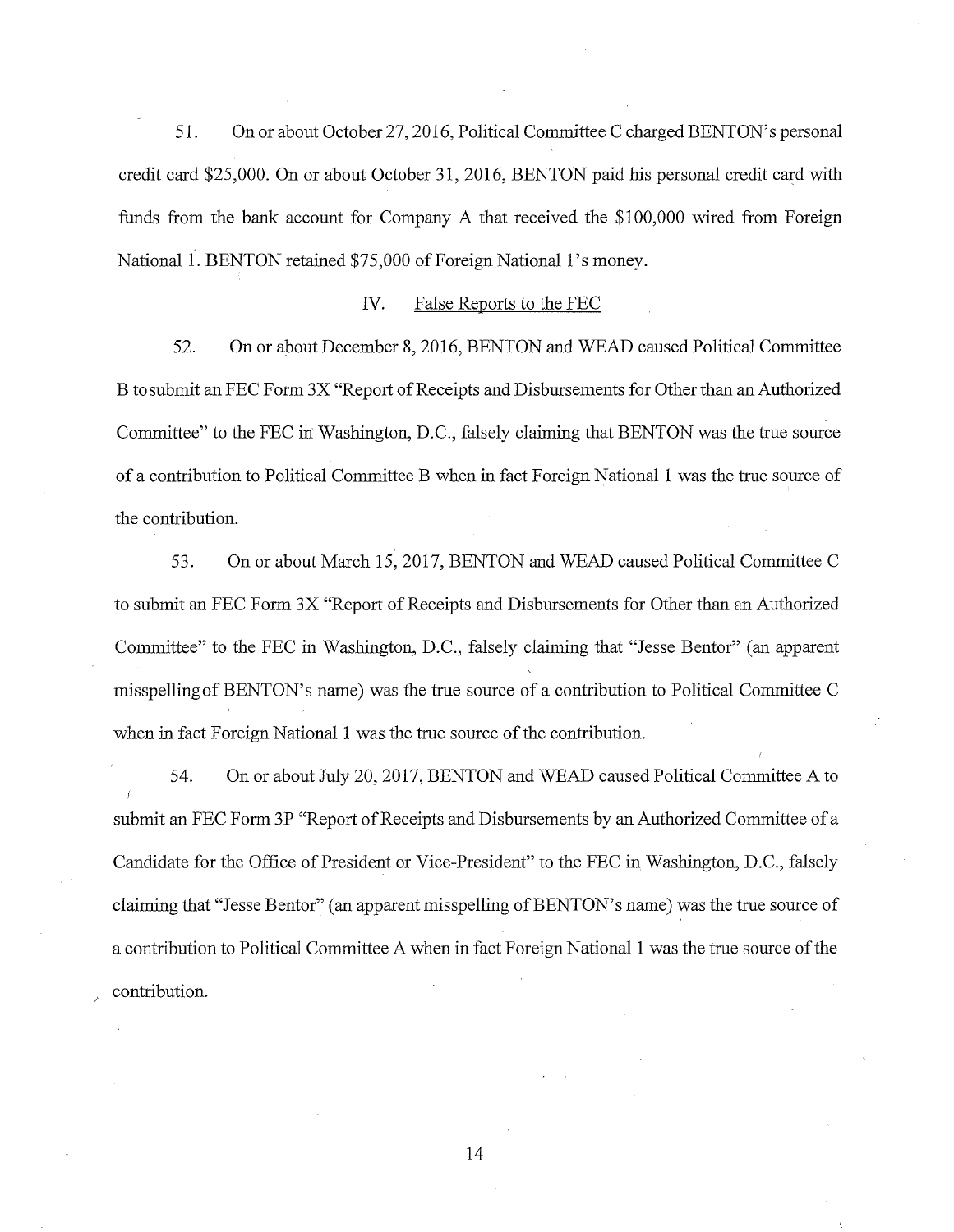# **COUNT TWO 52 U.S.C.** § **30121 and§ 30109(d)(l)(A)(i); 18 U.S.C.** § **2 (Contributions by Foreign Nationals and Aiding and Abetting)**

55. Paragraphs 1 through 18 and 21 through 54 are realleged and incorporated herein by reference.

56. From in or about September 2016 to at least July 2017, in the District of Columbia and elsewhere, defendants **JESSE R. BENTON and ROY DOUGLAS "DOUG" WEAD,**  knowingly and willfully solicited and caused the contribution of a foreign national, namely Foreign National 1, to Political Committee A, Political Committee B, and Political Committee C, and willfully caused the same entities to unwittingly accept and receive a contribution made by a foreign national, which aggregated \$25,000 in calendar year 2016.

All in violation of Title 52, United States Code, Sections 30121 and 30109(d)(1)(A)(i) and Title 18 United States Code, Section 2.

#### **COUNT THREE**

# **52 U.S.C § 30122 and§ 30109(d)(l)(A)(i); 18 U.S.C § 2 (Contributions in the Name of Another and Aiding and Abetting)**

57. Paragraphs 1 through 18 and 21 through 54 are realleged and incorporated herein by reference.

58. From in or about September 2016 to at least July 2017, in the District ofColumbia and elsewhere, defendant **JESSE R. BENTON,** aided and abetted by **ROY DOUGLAS "DOUG" WEAD,** knowingly and willfully permitted his name to be used to effect the contribution of another to Political Committee A, Political Committee B, and Political Committee C, and defendants **JESSE R. BENTON and ROY DOUGLAS "DOUG" WEAD** knowingly and willfully caused Political Committee A, Political Committee B, and Political Committee C to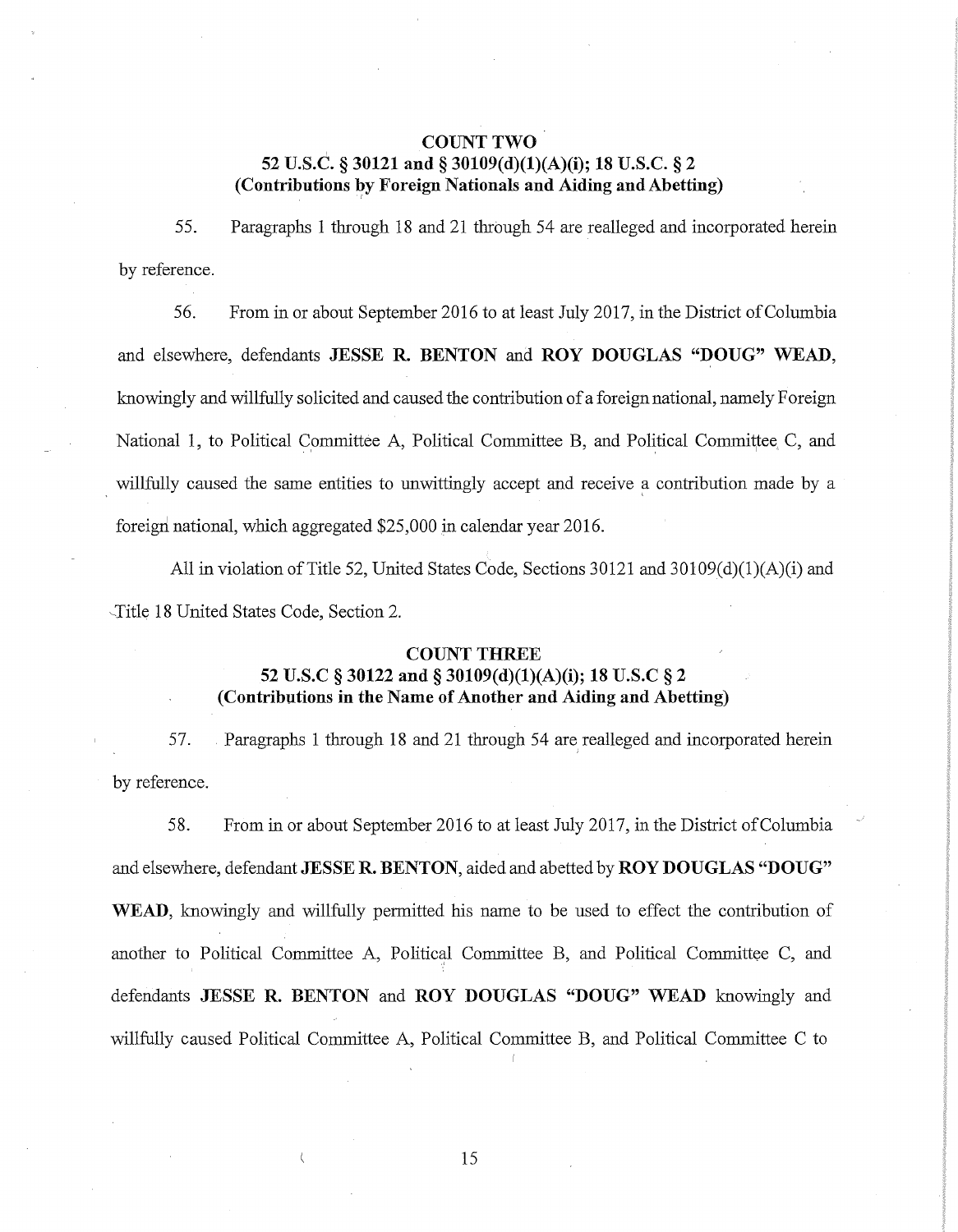unwittingly accept the contribution made by one person in the name of another person, which aggregated \$25,000 in calendar year 2016.

All in violation of Title 52, United States Code, Sections  $30122$  and  $30109(d)(1)(A)(i)$  and Title 18, United States Code, Section 2.

# **COUNT FOUR 18 U.S.C. § 1519 and § 2**  \ **(Causing False Records and Aiding and Abetting)**

59. Paragraphs 1 through 18 and 21 through 54 are realleged and incorporated herein by reference.

60. On or about October 27, 2016, in the District of Columbia and elsewhere, defendants **JESSE R. BENTON and ROY DOUGLAS "DOUG" WEAD,** with the intent to impede, obstruct, and influence, and in relation to and contemplation of, the investigation and proper administration of matters within the jurisdiction of departments and agencies ofthe United States, knowingly concealed, covered up, falsified, and made a false entry in a record, document, and tangible object, to wit, causing Political Committee B to unwittingly, falsely record in a report l to the Federal Election Commission dated December 8, 2016, that BENTON contributed \$22,300 when the contribution actually came from someone other than the reported contributor, which falsification the defendants well knew and contemplated was related to the proper administration of Political Committee B's required disclosures under the Election Act by the Federal Election Commission.

All in violation of Title 18, United States Code, Sections 1519 and 2.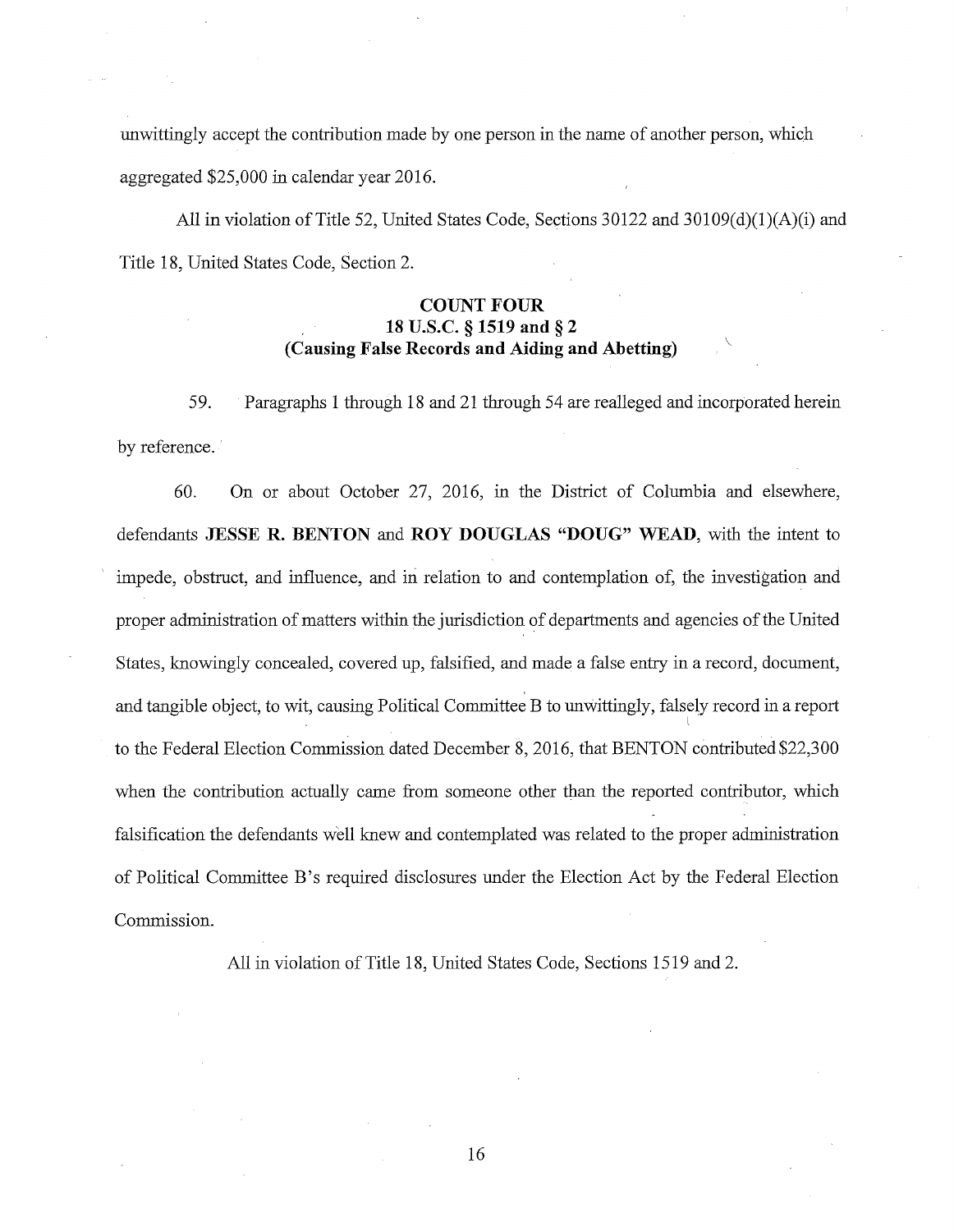# **COUNT FIVE 18 U.S.C. § 1519 and** § **2 (Causing False Records and Aiding and Abetting)**

61. Paragraphs **1** through 18 and 21 through 54 are realleged and incorporated herein *I* . . by reference.

62. On or about October 27, 2016, in the District of Columbia and elsewhere, defendants **JESSE R. BENTON** and **ROY DOUGLAS "DOUG" WEAD,** with the intent to impede, obstruct, and influence, and in relation to and contemplation of, the investigation and proper administration of matters within the jurisdiction of departments and agencies ofthe United States, knowingly concealed, covered up, falsified, and made a false entry in a record, document, and tangible object, to wit, causing Political Committee C to unwittingly, falsely record in a report to the Federal Election Commission dated March 15, 2017, that "Jesse Bentor" (an apparent misspelling of BENTON's name) contributed \$25,000 when the contributions actually came from <sup>•</sup> someone other than the reported contributor, which falsification the defendants well knew and contemplated was related to the proper administration of Political Committee C's required disclosures under the Election Act by the Federal Election Commission.

All in violation of Title 18, United States Code, Sections 1519 and 2.

# **COUNT SIX 18 U.S.C. § 1si9 and** § **2 (Causing False Records and Aiding and Abetting)**

63. Paragraphs 1 through 18 and 21 through 54 are realleged and incorporated herein by reference.

64. On or about October 27, 2016, in the District of Columbia and elsewhere, defendants **JESSE R. BENTON and ROY DOUGLAS "DOUG" WEAD,** with the intent to impede, obstruct, and influence, and in relation to and contemplation of, the investigation and proper administration @f matters within the jurisdiction of departments and agencies of the United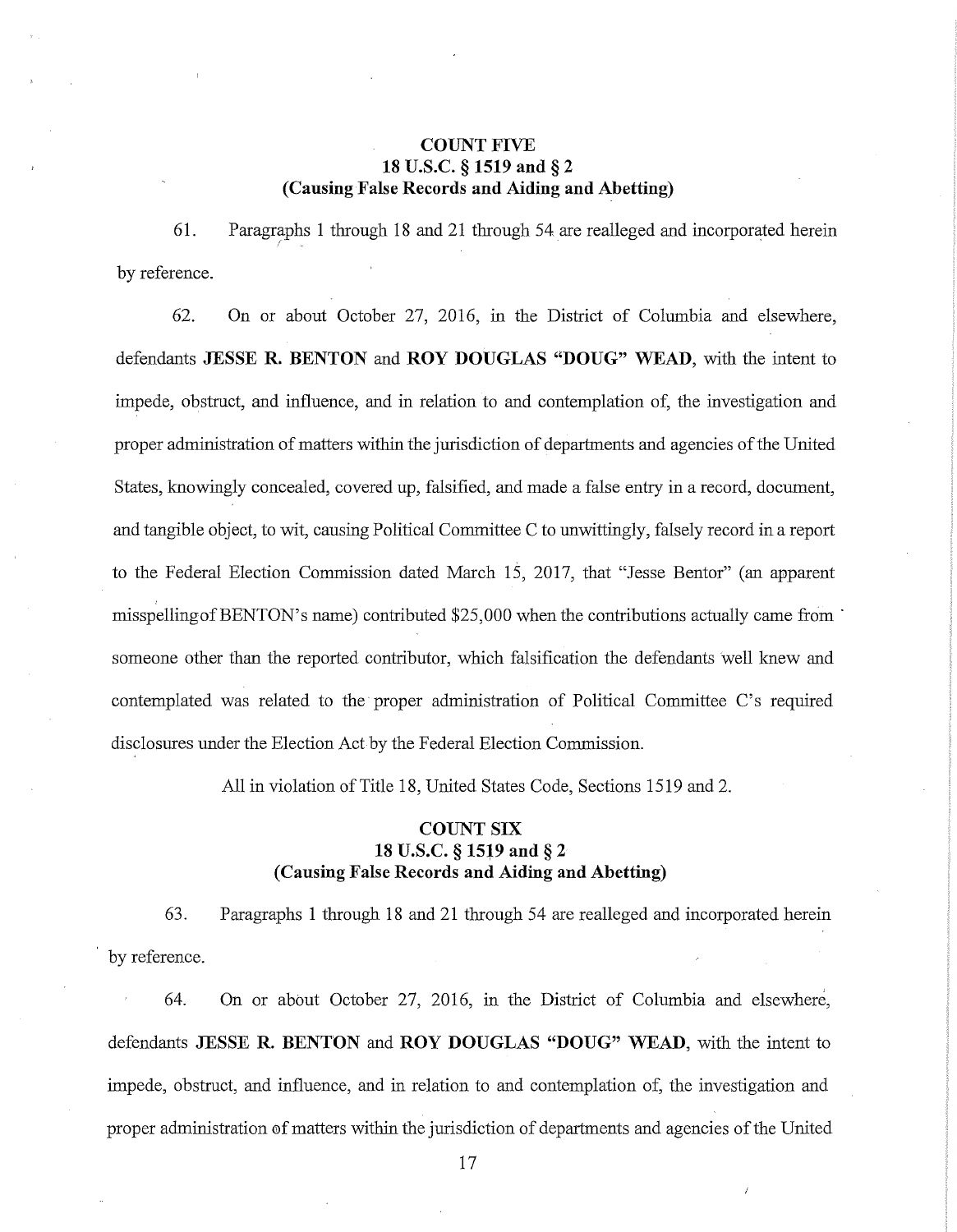States, knowingly concealed, covered up, falsified, and made a false entry in a record, document, and tangible object, to wit, causing Political Committee A to unwittingly, falsely record in a report to the Federal Election Commission dated July 20, 2017, that "Jesse Bentor" (an apparent misspellingof BENTON's name) contributed \$2,700 when the contributions actually came from someone other than the reported contributor, which falsification the defendants well knew and contemplated was related to the proper administration of Political Committee A's required disclosures under the Election Act by the Federal Election Commission.

All in violation of Title 18, United States Code, Sections 1519 and 2.